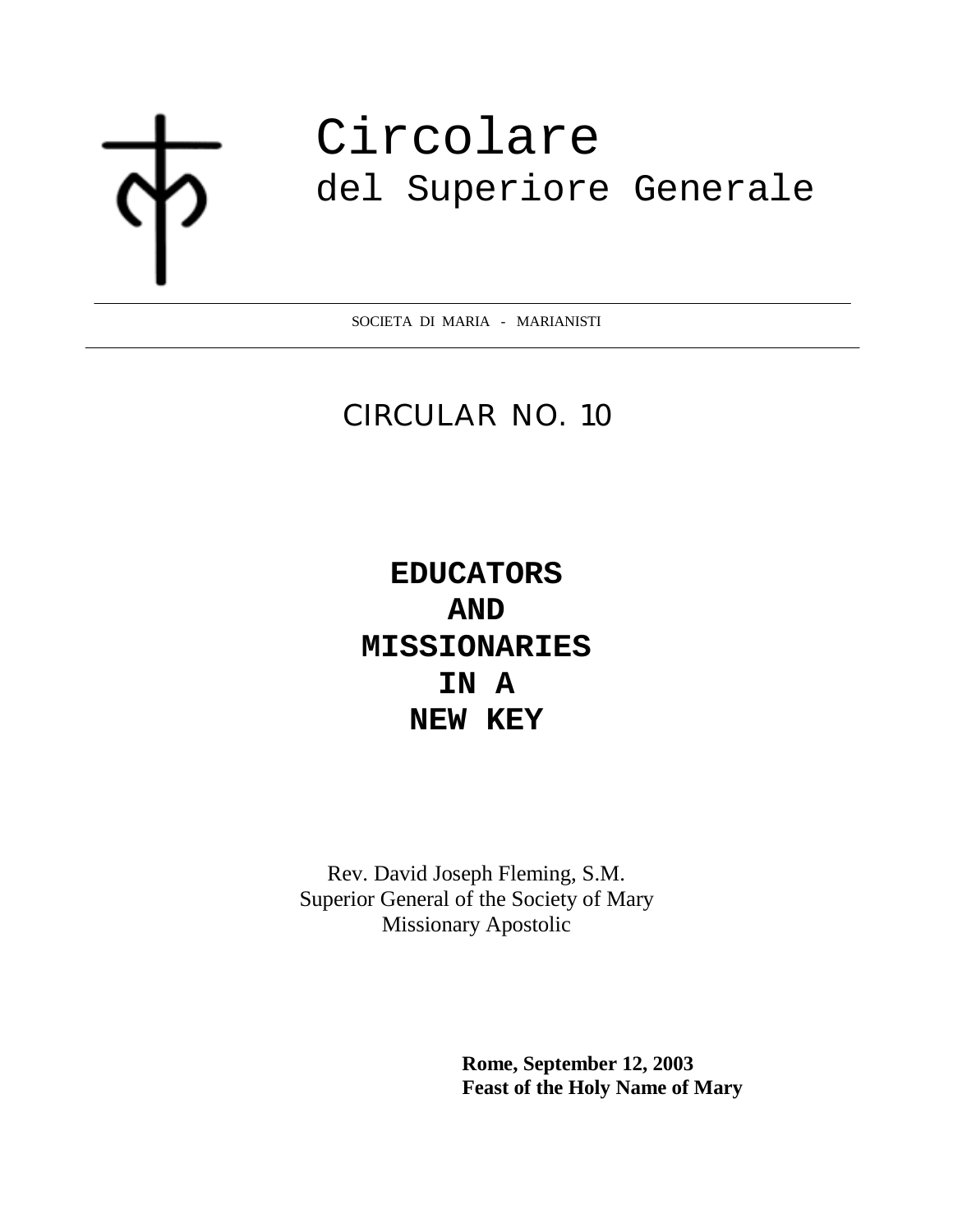#### **CIRCULAR NO. 10: EDUCATORS AND MISSIONARIES IN A NEW KEY** 12 September 2003

#### Dear Brothers,

In the chapter on "A Community in Mission," the Rule of Life says that "our primary objective is formation in faith"(art. 71), by a great variety of means, and that "education is a privileged means" to this end (art. 74).

Very many of you have a rich positive experience of work as educators. Education of young people is not our only work, but it has been the principal ministry of Marianists since our beginnings, and it is still the largest single ministry of Marianists around the world. Even those of you in other ministries often have some years of experience as educators and try to bring a formative, educational approach to your mission.

In recent visits, we members of the General Administration have witnessed the vitality and development of Marianist educational ministry today, among the poor and among well-to-do people, from early childhood to the threshold of adulthood. This year we have seen this development in such diverse settings as France, Eastern Africa, Central Europe, Spain, the U.S.A., Latin America and Japan, and we know of important developments elsewhere.

After a period of doubt and decline, I believe that Catholic and Marianist education is flourishing in a new way. Naturally, its future will be much different from its past, with new emphases and new accents. The last General Chapter reminded us that "I, the Lord, am doing something new which has already begun"(Is. 43, 19).

In this letter I hope to point to such newness in our educational mission and reflect on our mission as educators in today's world. I believe this topic will interest even those who work in other ministries, because our mission as educators in faith is one key to Marianist identity.

Increasingly it seems to me that "missionary-educator" might be a good phrase to capture an important way of understanding the Marianist vocation, for many of us, whether we work in a school or not, whether we work in the land where we were born or on some other continent.

#### **Education and Mission: An Historical Overview**

Blessed Father Chaminade saw educational work as a way to go about the mission of rekindling faith in his time, a "fulcrum for the levers that move the modern world" (*Ecrits et Paroles,* I, p. 646 and 658). He was convinced that a certain type of education merited the lifetime dedication of his religious disciples. The period after the French Revolution witnessed the launching of a movement of universal education, not only in France but across all of Europe, and our Founder played an important role in this movement. He channeled the efforts of his followers into the forty schools that he founded, in collaboration with other people, in many parts of France and beyond (cf. Peter A. Resch's study, *Father Chaminade, Founder of Schools,* Dayton, 1955*)*.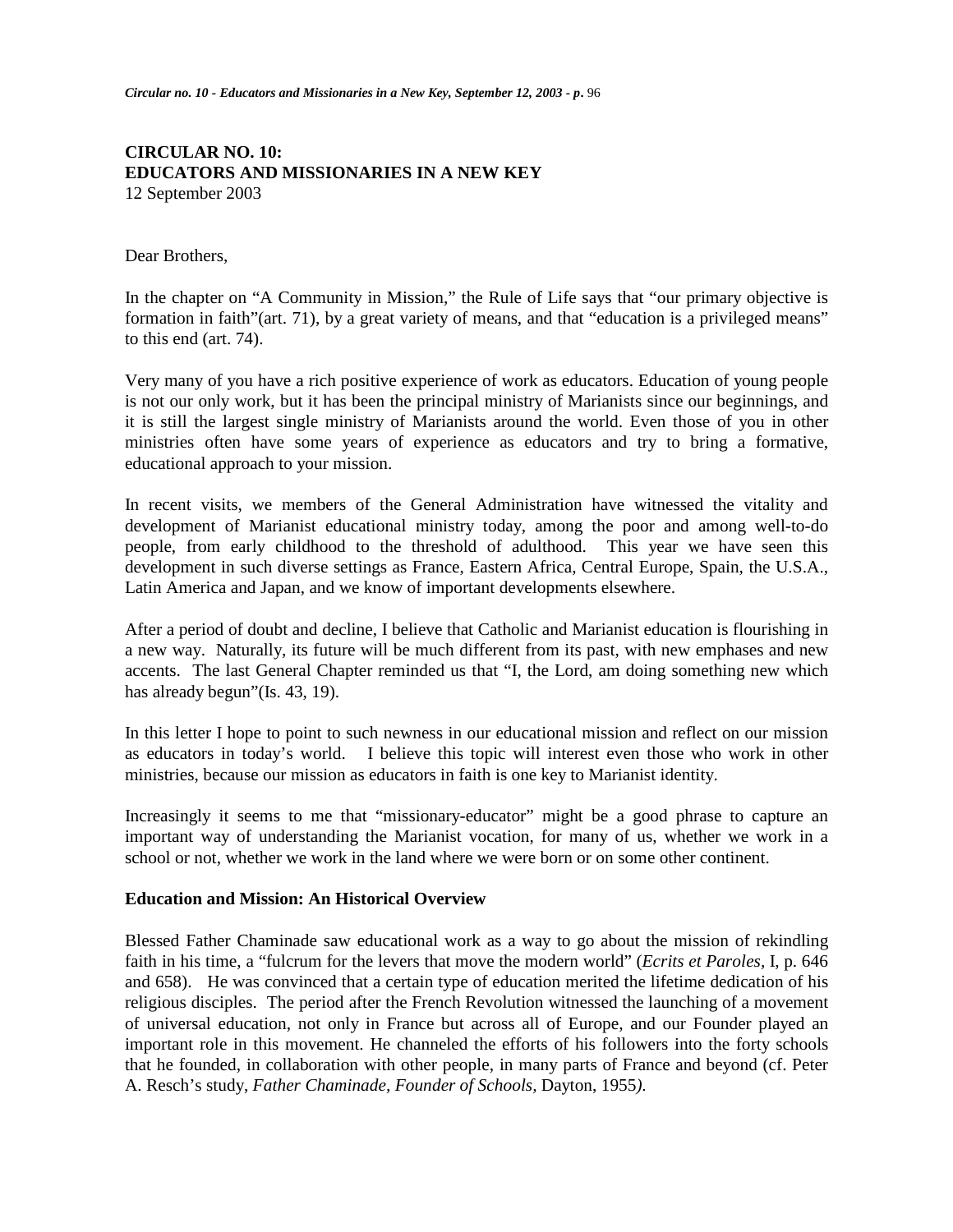Back at our beginnings, Christian education required a massive commitment of religious. Educated and convinced lay Christian educators were rare. Economic and social support for education was weak or non-existent. It took a missionary determination and a missionary approach to life to organize and sustain it.

For the Founder, the word "missionary" referred primarily, not to those who serve in foreign lands, but to bands of evangelizers who focus on stirring up faith and renewing it. The goal of all mission, as he understood it, was to transform society by enkindling the spirit of faith. He felt that schools were an instrument for reaching this missionary goal, in a world where atheism, agnosticism and religious indifference seemed to dominate the intellectual world and the media.

Struggling with discouraged and timorous young Marianist educators at St. Remy, he wrote in 1834 to their director, Fr. Chevaux: "You are real missionaries. The education of youth, whatever form it may take, is certainly not the end you must have proposed to yourself in consecrating yourselves entire to God under the protection of the August Mary. Teaching is but a means we make use of to fulfill our mission, to introduce everywhere, so to say, the spirit of faith and of religion and to multiply Christians" (Letter of February 7, 1834).

Pope Gregory XVI (1830-46) is a Pope now best remembered for his relaunching of Catholic world missions. When Blessed Father Chaminade petitioned him for approval of all Marianist foundations, he explained that his aim had always been "to enliven and rekindle on all sides the divine torch of faith." Having worked for many years at establishing sodalities, he told the Pope that he came to the realization that "this means, excellent as it is...was not enough." He felt the need to establish religious congregations for men and women who would give a striking witness to the gospel and "struggle against the propagandists of our times, who hide behind a thousand and one pretenses, for the domain of the schools, by offering instruction at every level and in every subject, particularly for the popular classes who are the most numerous and the most neglected" (Letter of September 16, 1838).

In writing to Marianist religious after obtaining this papal approval, he emphasized that they were to be men on a mission in their schools, educators in faith, not just "workers in the educational factories of our times" (*industriels de l'enseignement -* Letter of August 24, 1839).

The temptation to narrow the sense of mission, to focus only on techniques and practices ("workers in educational factories"?), running schools but not being real missionaries, has remained with us since that time. Yet the missionary dimension has always motivated our best efforts.

Where illiteracy is generalized and social change is chaotic, simply founding a school that functions efficiently and regularly, that shows a personal interest in every student and strives to form each one in basic human and spiritual values, sustaining human community and faith - such an effort is unmistakably a missionary endeavor.

This missionary dimension of education is especially true for schools in places away from the great cities and among poor people. It was here, among "the most numerous and the most neglected," that the first generations of Marianists made most of their foundations. After 1870, legislation made the presence of religious in such schools almost impossible in France. The earlier pattern of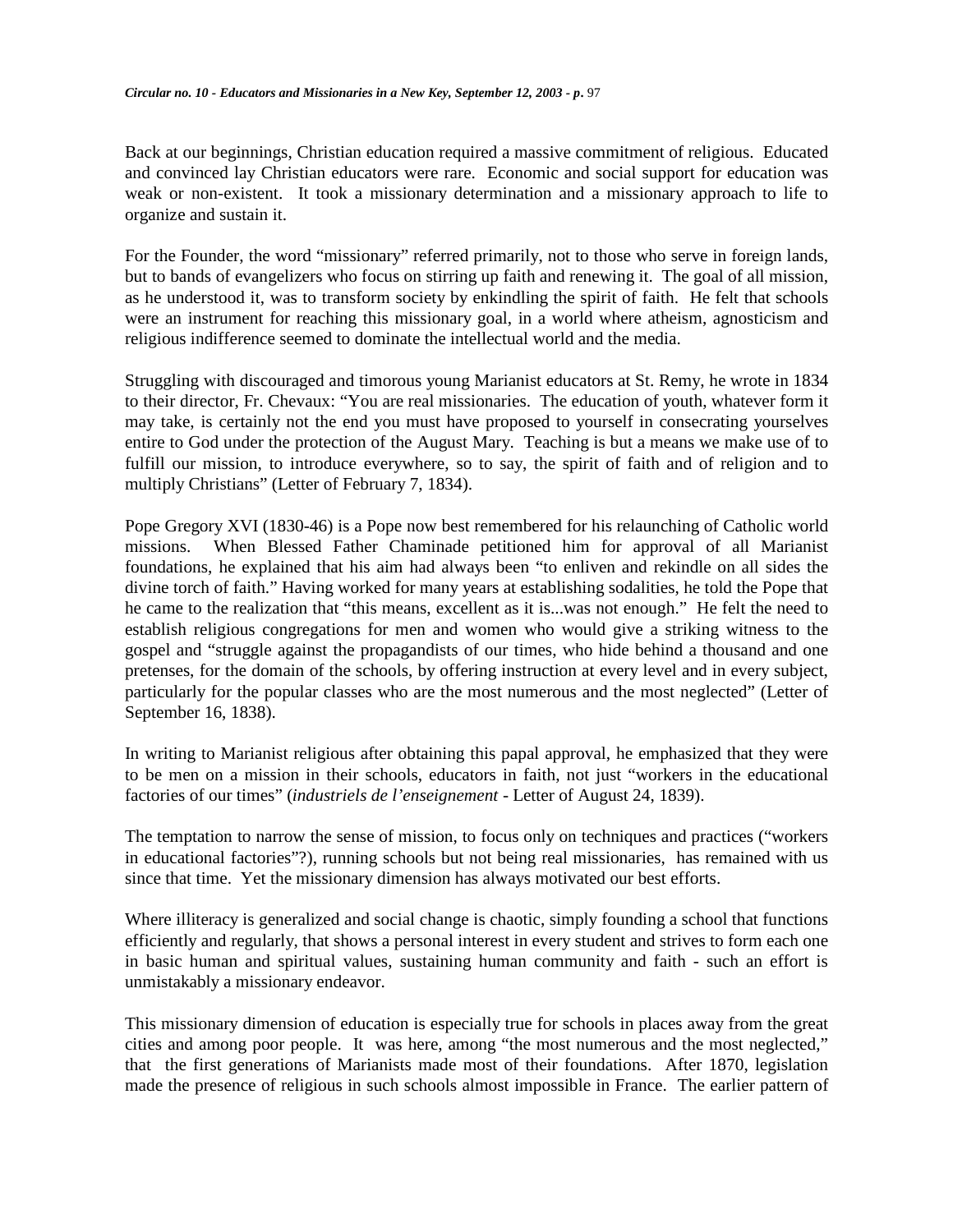Marianist educational foundations continued longer in the United States and Switzerland. Until the state took up the concern for the non-profitable work of educating people in rural areas and in urban slums, not many people had the interest, and fewer still had the capacity, to undertake such a missionary endeavor. This endeavor clearly justified a life of poverty, chastity, obedience and stability. So it is that early Marianists were educator-missionaries

Marianist schools sprang up around the world with a similar understanding of education as mission. In the late nineteenth century, founding a Christian school for newly arrived immigrants in the United States, or in newly settled or non-Christian environments like the plains of Manitoba, the Hawaiian Islands, North Africa, or Japan was obviously a missionary endeavor, in every sense of the word. The same was true through much of the twentieth century in new foundations in China, Korea, Africa and Latin America.

This pioneering, missionary role of the Christian, Marianist school is still obvious today in places where education is at a premium. Here are some interesting statistics coming from UNESCO: in 23 countries around the world, less than 50% of the population is literate. Still today, 125 million children never attend primary school - 74 million girls and 51 million boys. In sub-Saharan Africa and South Asia, between one quarter and one half of all children are in this situation. There are still 854 million illiterate adults in the world. The "digital divide" is even more striking: while 14% of the world's population regularly uses the internet, a billion other people have never even made a telephone call! Obviously, fundamental education still is lacking in many places.

During the past generation, most new Marianist educational foundations, formal and non-formal, have been in the villages, slums and isolated areas of our world. New Marianist educational missions have begun in Togo, Colombia, Malawi, indigenous areas of Mexico and India; the degraded slums of great cities like Bogotá, Lima, Nairobi, Baltimore and Bangalore; and poor cities on all continents like Brazzaville, Lusaka, Mombasa, Latacunga, Callao, East Saint Louis, Almería, Ranchi and Patna. In such circumstances our educational work is obviously a missionary outreach requiring an extraordinary life commitment. Without the dedication of the religious, young people in these places would often have no access to any education worthy of the name. I personally have witnessed this vivid missionary nature of the simple and basic schools we founded in India. I have seen the same pattern in other countries where educational standards are low, where the very existence of a good school obviously fulfills a real "mission."

#### **Can we still be Missionary-Educators Today?**

Our rich history in the educational mission should be a springboard for the future. Our educational mission as religious today needs creativity, new emphases and new accents. In particular, we need to enhance our awareness of the missionary dimension of our work in education.

In the past, if you wanted to teach in a Catholic school, it often seemed best to join religious life. But it is now clear throughout the Church that you do not need to be a religious to dedicate your life to work as a Christian educator.

Everywhere today, education is still a profession that requires idealism, commitment to people, and a degree of self-abnegation. No one enters this profession in order to become rich and famous. Yet, in developed countries, where schooling has been fully integrated into the life of society,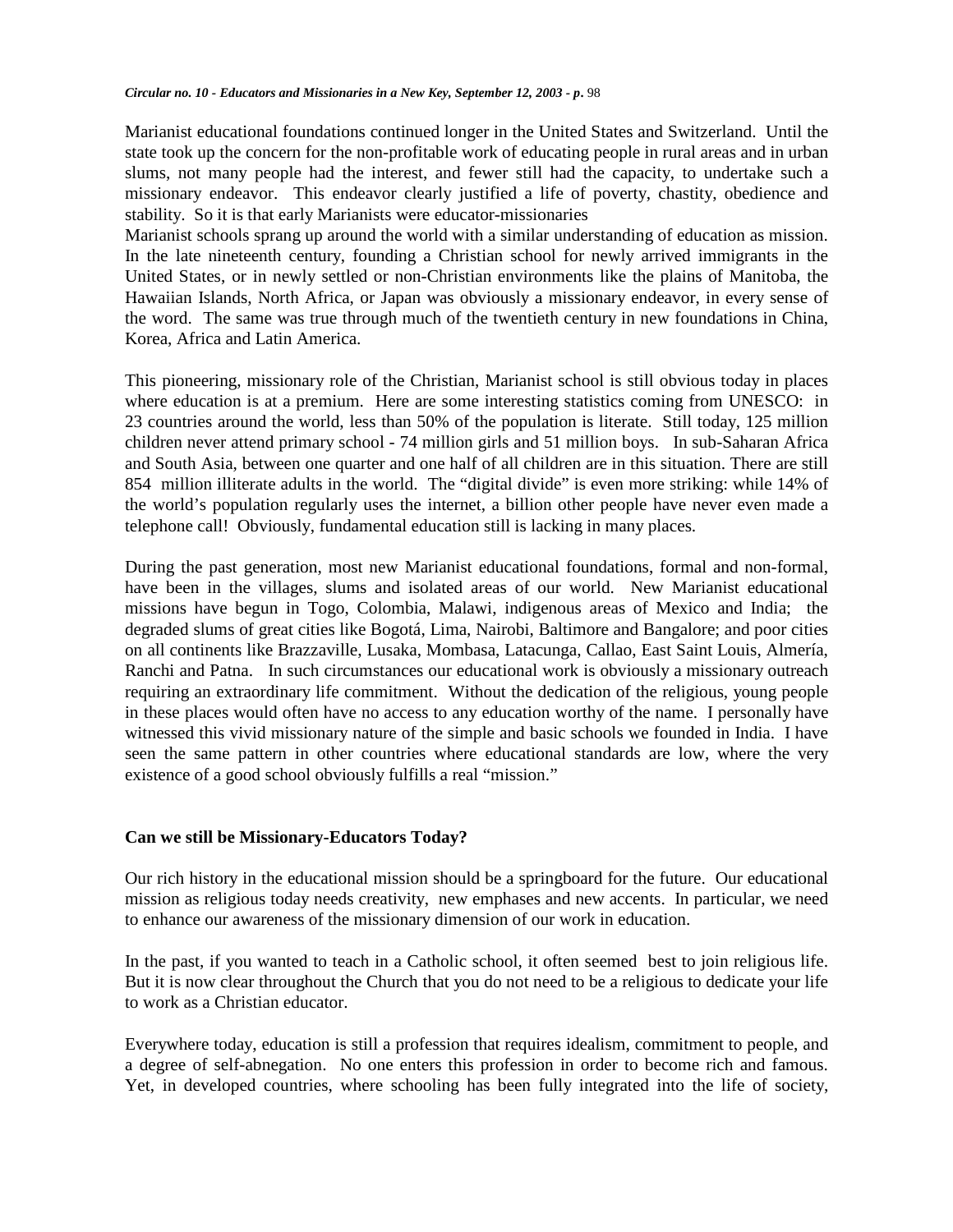where government schools often attain outstanding levels of quality and reach nearly all the children in a given country, where private schools often serve a social and economic elite, the missionary dimension of education may be less obvious than formerly.

We have realized the apostolic role of lay people in the realm of education faster and more extensively than in any other ministry of the Church. Close to 95% of all teachers in Marianist schools around the world are lay people. Many of these lay teachers and administrators are outstanding examples of the Marianist educational style. Significant documents of the Holy See bear witness to this new awareness of the role of laity. We rejoice in this development, to which we have made a significant contribution in the past and present.

Sometimes we are challenged by our own success. After long and sustained efforts at the spiritual, social and economic advancement of our publics, we have succeeded. They no longer need our missionary efforts in quite the same way as before. We must face this challenge squarely. As religious, we will want to underline the missionary dimension in the roles we undertake as educators. Our educational thrust must be expressed in new ways if we want to remain "missionary educators."

Can educational work still validate a life commitment in poverty, chastity, obedience, and stability? Is it possible for us to recapture the missionary thrust in education today?

In the "frontier" Third World situations mentioned above, the answer is obviously yes.

In other situations, the answer to this important question requires more reflection, perhaps more nuancing. In search of a good answer, I would like first to reflect on our characteristic spirituality, then give an empirical overview of Marianists trying to live out a mission as educators today. I will conclude with five ways in which I think we can continue the charism of being "missionary educators" in our time.

#### **Some Traits of a Spirituality for Missionary Educators**

Educational work is a mission when it wells up from deep spiritual sources. Here are a few dimensions of the link between our spirituality and the call to be missionary-educators:

• Mary, our model, is a supreme educator. She "cooperates with a mother's love" in forming people in the image of her first Son Jesus. Her way of being present is transformative of persons, motivational and dynamic, as we see in the Founder's beloved text about the wedding feast at Cana (John 2). Every day when we renew our consecration, we recall that she is sending us into mission. We understand our mission as an alliance with her, assistance in her mission of "forming in faith a multitude of brothers [and sisters] for her first-born Son" (*Rule of Life* 6). She helps us love the task of formation in faith. She teaches us virtues essential to every educator and formator: a "warmth of welcome," patience with slow human processes, faith and perseverance in a long-term effort, willingness "to sow and not to reap," the ability "not to reject as bad what is not absolutely good" (*Constitutions of 1839*, 261-262).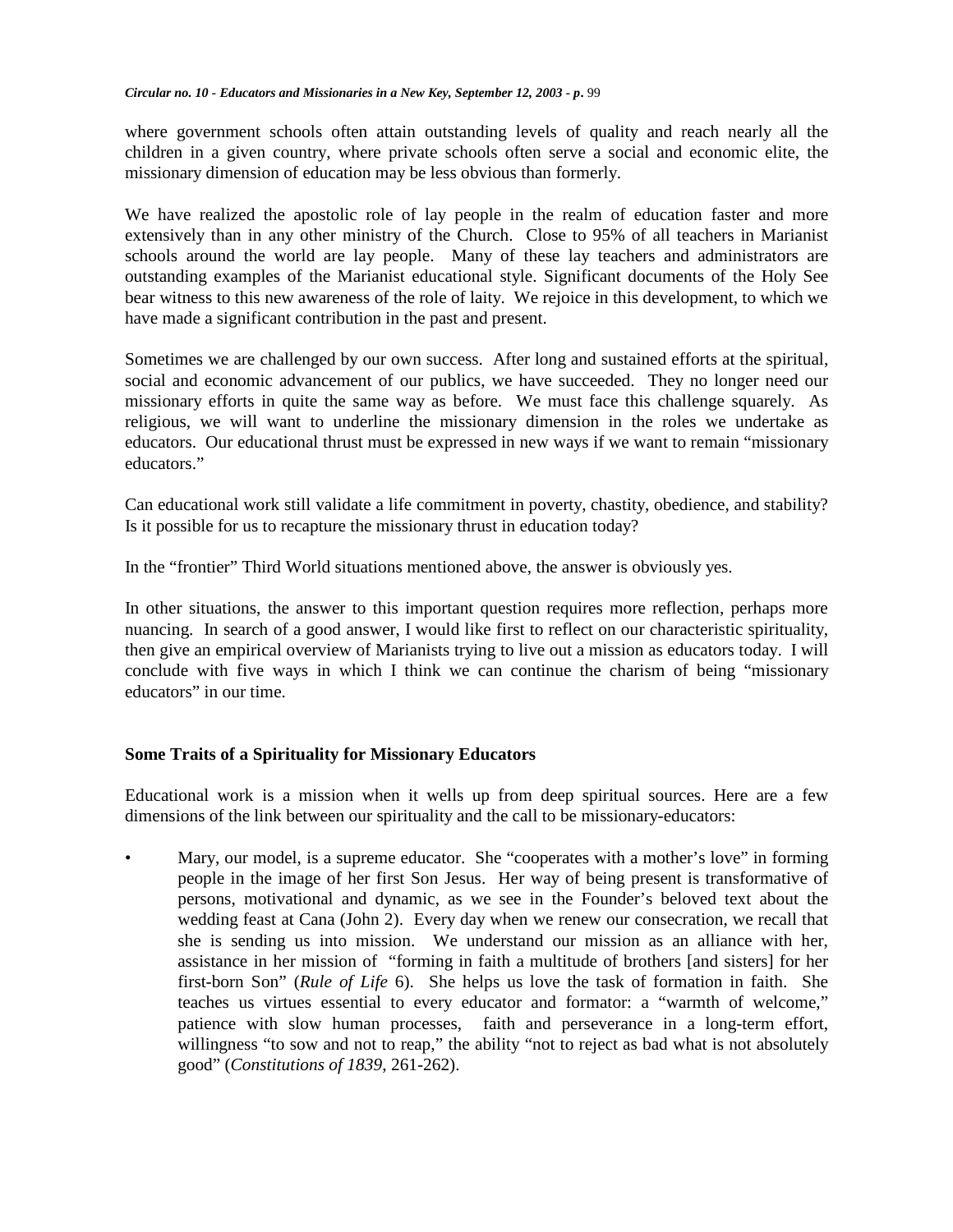- The spirit of faith and prayer predisposes us to believe in God's work in each person, to entrust the end results of our educational efforts to God. As Marianists we seek to contemplate and ponder God's ways in each person we meet, to entrust the unique growth of each person to Him. Through a contemplative stance, we acquire the insight and courage to take creative initiatives for formation in faith. Our educational mission is not a molding in some pre-set form, some abstract uniform ideal, but a collaboration in the ever-new creative action of God in the lives of persons.
- The virtues of preparation, purification and consummation teach us to listen in depth, to enter into dialogue with persons, to give each one a personalized attention, to respect the unique grace given to each one, to be content with slow results. These virtues help us in working with the young and also in collaborating with others as partners in a shared mission.
- Our spirit of community and family spirit help us to collaborate with others, colleagues and students. They motivate us to respect each one in his or her special role, to treat each one with respect and affection, not to give up even on those who are more difficult and troublesome. We must begin within our own religious communities, which "should foster an atmosphere of charity and unity, with 'one heart and one soul'" (*Sent by the Spirit*, no. 33h). In the local community as well as in our educational mission, we try to find a place for everyone, to help each one develop his or her grace and gift. Our model is the family, in which people are accepted and welcomed, "something you somehow haven't to deserve," in the words of the American poet Robert Frost ("The Death of the Hired Man"). We work together to develop a sense of communion and solidarity with all in the educational community.
- Recent Marianist thinking emphasizes the social dimensions. Mary teaches us to be "people of the Magnificat" (*Sent by the Spirit*, 26). A heartfelt concern for justice, peace, and integrity of creation will overflow to young people, help form a social conscience in them. Many students come from privileged classes and need help to open their eyes to the social realities of today's world. Others are marked by the social and psychological wounds they suffer because of poverty or because no one has time for them or interest in them. Our efforts to apply the gospel to social life today can be of service in helping each person open out to the service of others. During the Iraqi war this year, while I was visiting Japan, I was struck by the eagerness of students to talk about peace-making in a conflictual environment, and to recognize the connection of peace with justice and solidarity.
- Despite our many weaknesses and failings, we have an experience of mixed composition, a non-clericalist approach to Church and a participative style of governance in community. These graces inculcate attitudes that help us work together with others on a more equal basis and to form young people in exercising leadership as service to others. It gives us a spirituality of inclusion, in which everyone has a respected and influential role. This spirituality enhances the familial and freeing, developmental atmosphere we cherish in the work of education.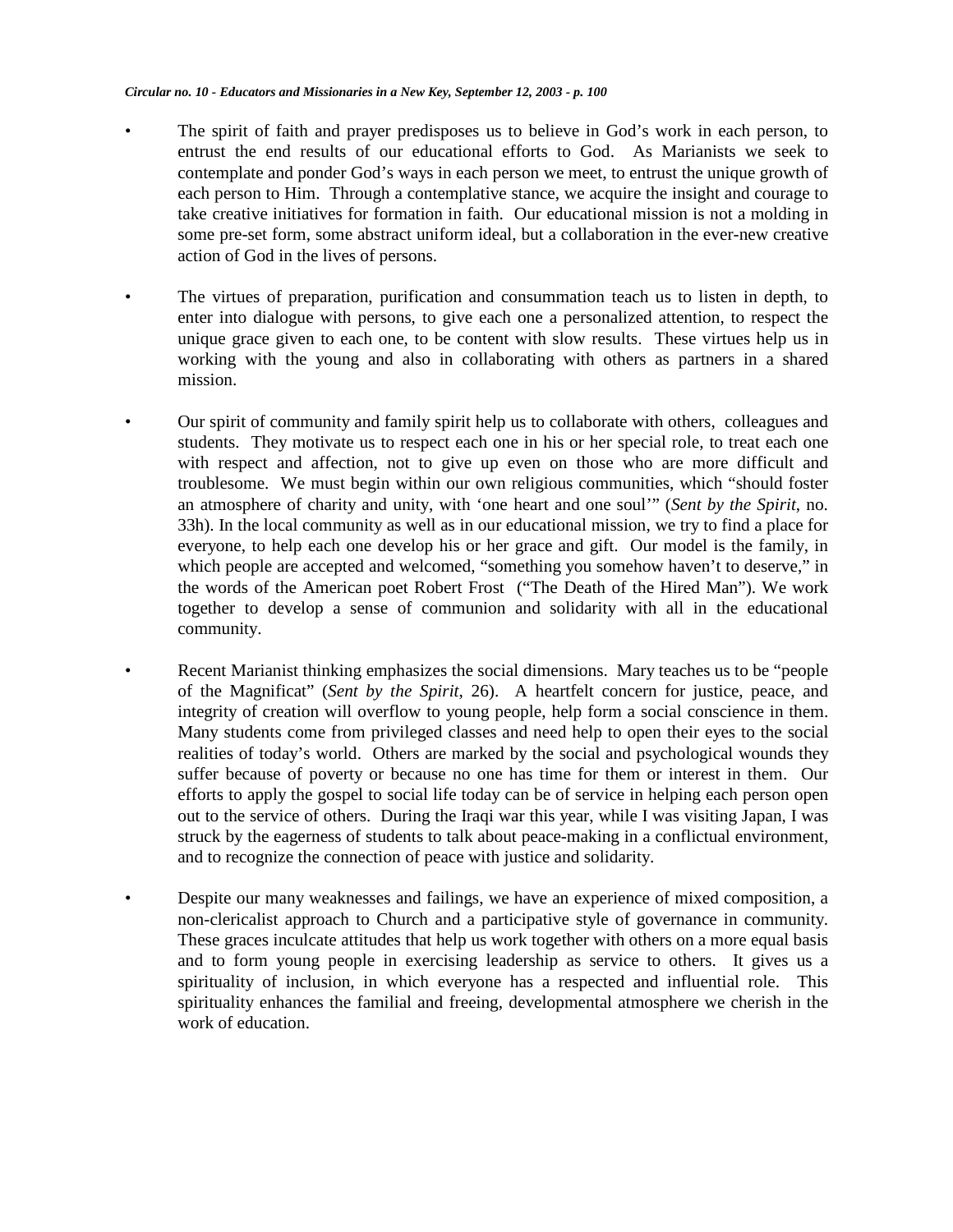#### **Panorama of the Marianist Educational Mission Today**

Surely these links between spirituality and our educational mission are a source of inspiration to more than 500 of our men - about 70% of our active work-force - who work as educators in a great variety of contexts. In addition to these 500, many others, officially retired, still offer a highly appreciated religious witness and generously volunteer their services in Marianist education.

In educational institutions of different kinds, we reach about 110,000 young people (a conservative estimate) in 27 countries and work at the side of around 7000 lay colleagues.

Primary and secondary schools - slightly more than 100 of them - are the principal ministry of more than 400 of our active men. They serve students from the age of three until nineteen. In about three-fourths of these schools, we have the primary responsibility for sponsorship and management, although in many cases the Principals and other administrative leaders are lay people. In these schools we work with more than 5000 lay colleagues and with them reach out to about 80,000 students.

We also have a significant presence in higher education. Our three American Universities (Dayton, St. Mary's in San Antonio, Chaminade in Honolulu) employ more than 60 Marianists full-time, along with 1200 lay colleagues, to educate 17,000 students. A number of our men from these three universities exert significant leadership in Catholic higher education across the United States. Through student residences and chaplaincies, about 20 other Marianists also have a pastoral presence among students in other universities, in Spain, Austria, Chile, France, Poland, Italy, Canada and other parts of the United States.

For the past decade, responding to evident needs around the world, some of our men have also been devoting themselves to trade schools and job-training centers, economic development programs, schools adapted to specialized groups like gypsies or indigenous peoples, alternative educational centers to help young people who have dropped out of the usual school system, and programs for street-children. In an extraordinary example of this kind of educational mission, Fr. William Christensen and his coworkers in Bangladesh have founded several hundred rural schools reaching about 12,000 children. These village schools, run by trained village women, make it possible for the children to enter into regular state schools.

The General Chapter of 2001 took note of the development of this kind of creativity in our mission, under the rubric of "non-formal education." From very little presence in this kind of education, we have now founded about 30 such centers, reaching about 10,000 young people, and employing 65 of our men full-time. Other Marianists, of course, volunteer part-time assistance in similar programs under other auspices. Naturally, most of our "non-formal" centers are in developing countries, but we also find a few of them in the United States and in Europe.

Another important facet of our educational ministry is represented by the Marianist publishing house in Spain, the "Grupo S.M." Sponsored and directed by the two Provinces of Spain, this firm is now the largest publisher of school textbooks in Spain and is a leader in the publication of literature for children and adolescents, in several languages, and in religious literature and periodical publication. The work of this editorial consortium is rapidly growing in Latin America, especially in Mexico, Chile and Argentina. A large proportion of its profits is channeled to the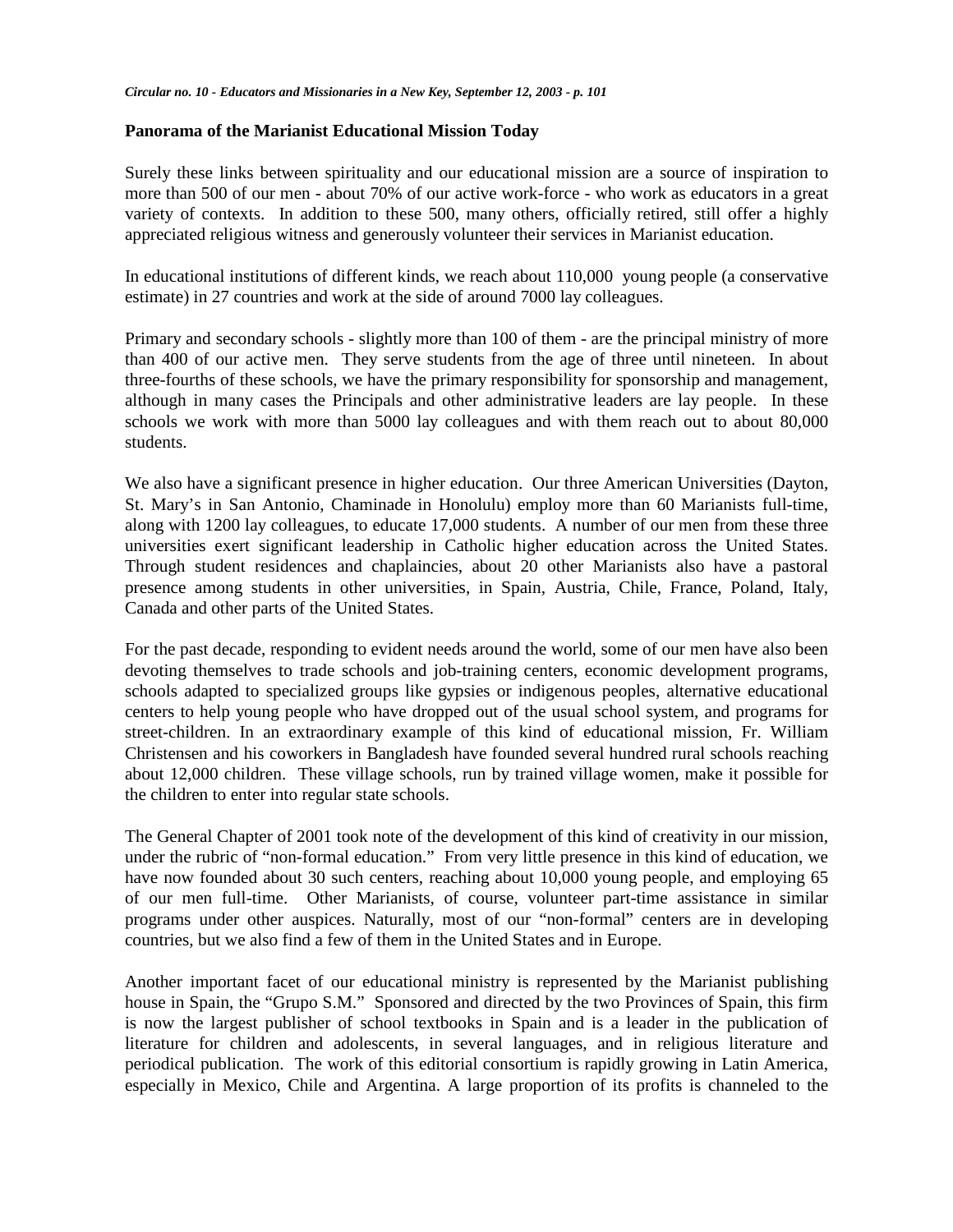Santa María Foundation, which creates and funds a variety of programs to enhance the quality and the religious dimension of education and to meet the social problems of young people in Spain and Latin America. Close to 1000 lay people work with a group of seven or eight Marianist religious in this highly significant educational enterprise.

Even small Marianist Units accomplish wonderful things in the educational domain: I think, for example of the four very large Marianist schools educating more than 7,000 students in Japan. Or of the 18 Marianist schools with 17,000 students in Latin America.

We average five active religious per Marianist school, but sometimes a thriving Marianist school is sustained by one or two religious, supported by a well organized Office of Education at the Regional or Provincial level (as, for example, in Peru and Argentina). A minimal presence of religious is certainly not the ideal. Still, in some cases, the limitations of our own personnel spur us on to creative efforts. Often our limitations have stimulated the development of a unified direction and leadership of all Marianist schools in a country. Consciousness of the characteristics of Marianist education and of our rich pedagogical heritage is sometimes very strong, commitment highly intentional, in places where the religious are few. In these situations lay colleagues and parents are often eager to learn and internalize the educational tradition that we offer, and they feel a greater need to do so, to study and explicitate our spirit.

Even in those better circumstances where there are larger numbers of our men in each school, I urge all Units of the Society to develop an active Office of Education with an adequate staff, to maintain contact among the schools of the Unit, to organize seminars and formation programs for teachers and administrators, to coordinate finances, and to set goals and objectives for implementing the characteristics of Marianist education. In many countries (e.g. France, Spain, Germany, Chile, Argentina, Peru, the United States) foundations or other corporate structures have been established to carry out this work in our schools and also to assure an adequate management of financial and legal issues.

The project on the *Characteristics of Marianist Education* has stimulated interest in Marianist education everywhere. What may seem obvious and evident to us, a tradition that we have imbibed for generations and that we have assumed by osmosis, is perceived by many others as fresh and stimulating, a rallying point for identity and commitment. Educators and parents everywhere appreciate family spirit, a personalist orientation, an approach to the whole person, a concern for social commitment, for adaptation to changing times, and a clear but non-coercive approach to beliefs and values. They find such an educational project in these *Characteristics.* In some cases other Marianist ministries, like parishes and retreat houses, have begun to articulate their own set of "Characteristics."

I would like to express a special thanks to all those who have collaborated in developing the statement of these *Characteristics* and in popularizing them in the various Units of the Society. They have made a great contribution to the revitalization of our major apostolate in our time and thus to the renewal of Marianist life throughout the world.

Even non-Catholics and non-Christians appreciate the candor of our statement of values and principles and generally find that they can identify with our educational project. I think, for example, of the positive evaluations of Marianist educational principles that we heard from non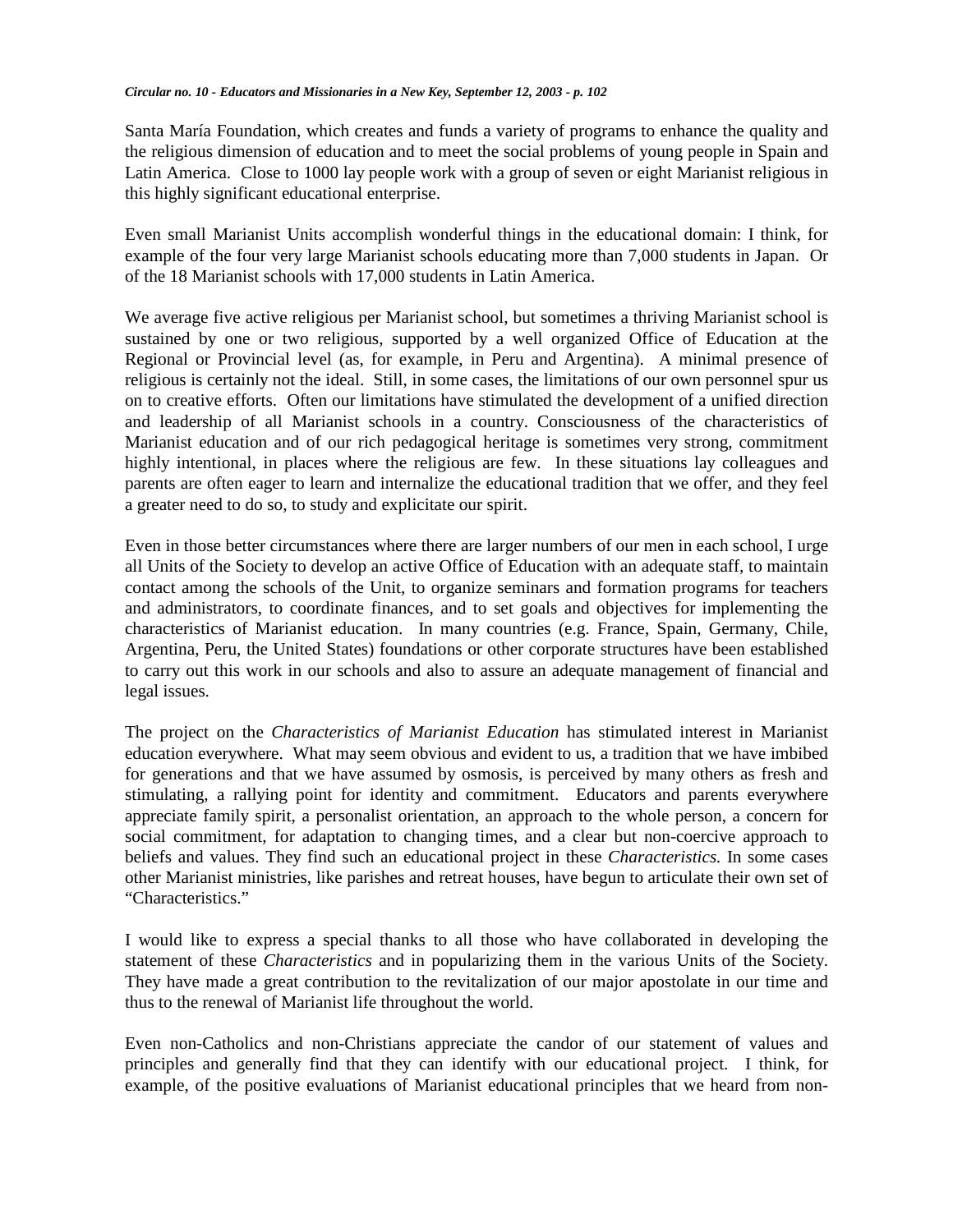Christian colleagues in places like Tunisia and Japan. Some of them even join us in seeing the figure of Mary as an inspiration for a style of education.

In the past seven years (since I have been in the General Administration), we have been obliged to withdraw communities from more than a dozen schools, but with only one exception these schools are continuing as Catholic institutions at the service of their local area. Several of them still benefit from the work of a Office of Education in the Marianist Province or Region and cultivate a conscious commitment to the Marianist educational charism. In the same seven-year period, we have opened about twenty new educational works, many of them in "non-formal education."

#### **Five Ways of Being Marianist Missionary-Educators in Our Time**

Having reflected on spirituality and shared an overview of the Marianist educational mission around the world today, we can see that the concept of "missionary educator" is still meaningful, as it was in Blessed Father Chaminade's day. But how can we realize this ideal in practice, in the changed circumstances of our time? I would like to conclude by sharing with you five ways in which I think Marianists today can continue the charism of being "missionary educators."

#### 1. **By collaboration and partnership with lay educators, sponsoring and animating schools with a strong Christian and Marianist style.**

Today, it is clear that our educational ministry is a partnership. When I began teaching forty-five years ago, I was part of a secondary-school faculty that included 35 religious and one layman! Many of you had a similar experience.

We religious continue to have a major role to play as missionary educators, but normally today lay educators provide the greater number of partners, in a striking illustration of the potential of lay people to take on significant leadership in the Church's mission. Our work in education must be pursued within the "spirituality of communion" of which Pope John Paul II speaks so eloquently in his directives for our time (*Novo Millennio Ineunte 42-46).* Everywhere, our most important roles will include the development and enhancement of lay leadership and responsibility, the sharing of the Marianist educational tradition with our colleagues.

We need to work together with these lay colleagues to make Christian, Marianist education possible for as many as possible long into the future. Our primary aim in many cases will be analogous to the missionary focus of Blessed Father Chaminade when he dreamed of founding teacher-training schools throughout France: to help lay educators form new generations of people who live from a perspective of faith and are committed to the improvement of society.

I already mentioned some ways in which our men are trying to meet this challenge, by sharing the Marianist spirit, setting up foundations and boards to guide educational works, motivating and forming new generations of teachers. In this way a religious educator can make a significant difference in the quality schools we maintain, having the "multiplying influence" of which our Founder spoke.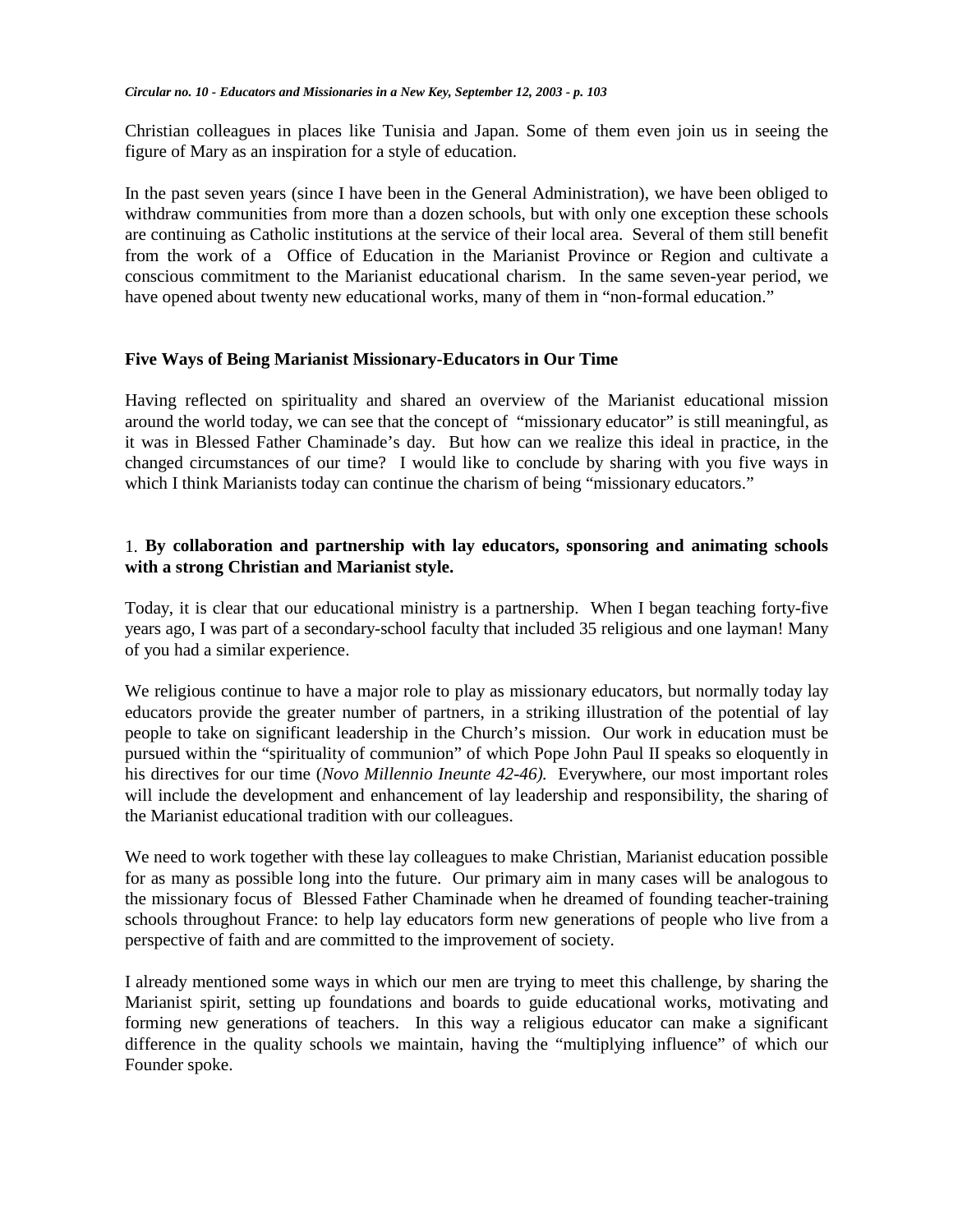Even in places where quality secular education is generally available, the religious dimension is absent in many schools. Secularized schools miss what has at most times and places been the heart of all education - the realm of spiritual and transcendental values, beliefs and motivations. Our task in education, following the insight of our Founder, is not simply to maintain schools but to make sure that they are effective instruments for formation in faith today. Developing schools and training teachers who feel free and capable of integrating a Catholic, religious thrust into education is a great objective in which we religious can pour out our life-energy.

In fact, there are a number of interesting initiatives, large and small, towards imparting a Marianist style in the initial or ongoing training of teachers. We find such initiatives, for example, at the local level in many of our schools, and on a broader level through our universities in the United States, through the Santa María Foundation in Spain, through province leadership in France, through our Regional Departments of Education in Latin America.

Everywhere we should aim to foster, in a profession that is notoriously individualistic, teams of educators in mission - people who work together harmoniously in a shared enterprise for the human and Christian formation of their students. Teamwork and partnership have to become still more characteristic of our educational mission. Working at the heart of a group of fellow educators to create this spirit and style can be a missionary work that gives a rich nuance of meaning to a lifetime of poverty, chastity, obedience and stability.

#### 2. **By outreach to those who normally do not have access to education of quality and values.**

There are still today endless needs for creative projects reaching out to those who usually have no access to an education of quality and values. In our Founder's day, this group included almost everyone outside of the middle and upper classes in the great European urban centers. In our time, there are still many people who have no access. To reach them we may have to move into inner cities, neglected rural areas or developing countries.

I believe this movement, which we are calling "non-formal education," holds much promise for our future. Such education may not be imparted in the standard academic formats to which we are accustomed, but this does not mean that it does not require a high degree of expertise and specialization. It is obvious that this kind of educational mission requires a demanding personal commitment.

During the past year I was edified to discover these qualities, especially the personal commitment, in visits to such places as our agricultural training centers in San Clemente (Colombia), Sotouboua (Togo), Voka (Congo) and Sainte-Maure (France); the Instituto Técnico Chaminade in Callao, Peru; the center for rural students and development in Uxpanapa, Mexico; the REDS projects for street children in Bangalore and Ranchi, India; the Chaminade Training Center in Nairobi; the MIRACLE job-training program in Malawi....and in many other places.

Several Provinces or Regions in more developed countries have taken up new projects to reach those who are normally without access to education of quality and values. Would it not be wonderful if every Unit could take up some project of this type? Would this not be one way of realizing Pope John Paul's encouragement at Blessed Father Chaminade's beatification: "to reach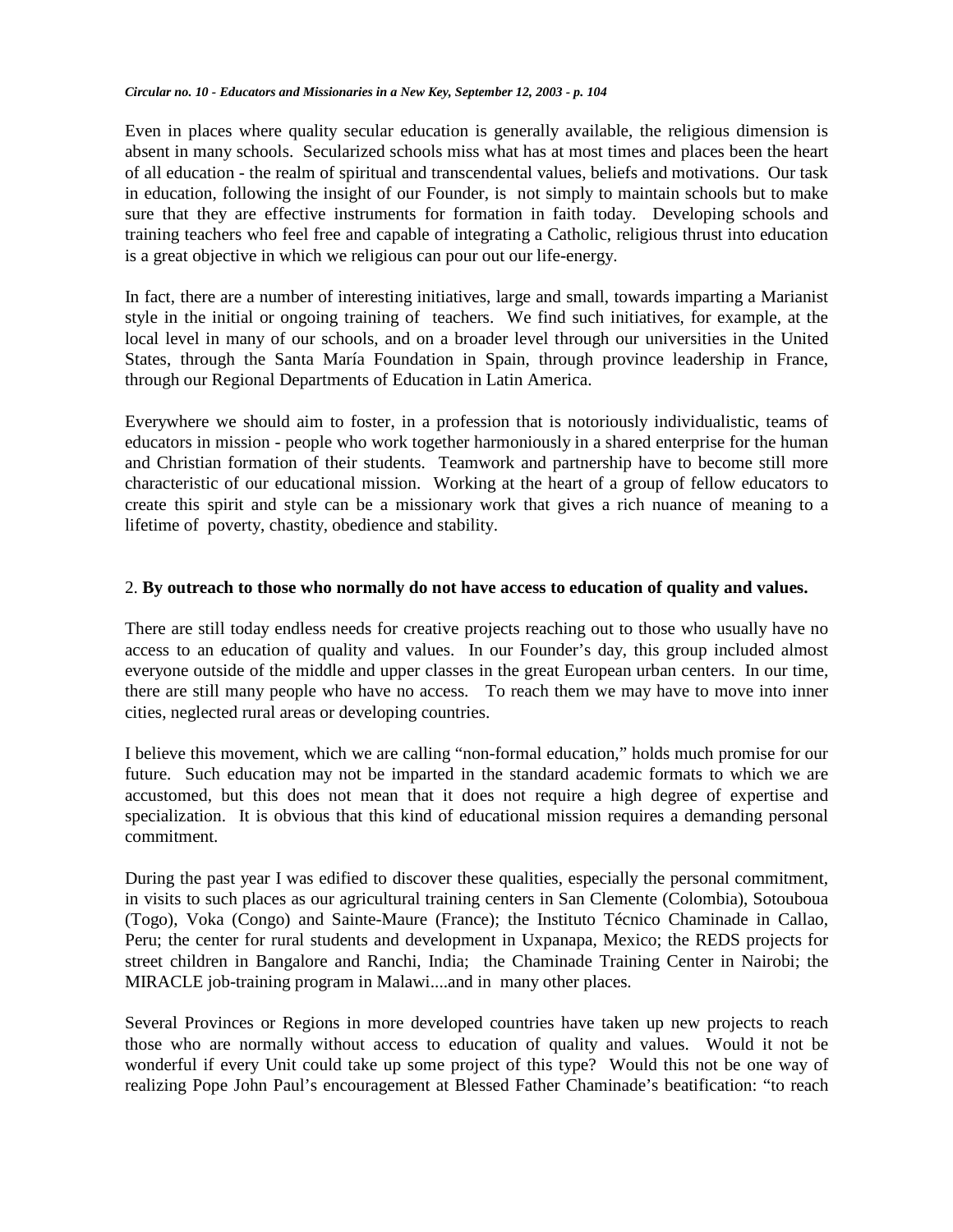out to those who are far from the Church and do not enjoy the usual means of knowing Christ"? (Sadly, spiritual and human deprivation often go hand in hand.)

### 3. **By developing a style of youth ministry, within schools, parishes and dioceses, that speaks to youth and young adults today.**

Religious and spiritual education is a particular need of our time. Many young people have grown up without any conscious religious heritage. Even though some of them seem to be almost indifferent, many feel a gap and a need, a longing for spiritual moorings and a great interest in anything that fills the gap. Sometimes they turn to exotic spiritualities or cheap substitutes for true religion (from fundamentalism to witchcraft, superstition and drugs). Perhaps it is partly our fault as religious educators: we have been too centered on our projects and organizations, not enough on the life-giving waters of spiritual experience. Naturally, we can communicate spirituality to young people only if we live it intensely ourselves!

Even in our schools, with their explicit Catholic identity and their formal religion courses, sometimes our students may not receive very much. An hour of perfunctory religious instruction per week is no answer to a genuine spiritual longing.

Still, I have been impressed by the efforts at youth ministry I have seen springing up around the Society, in schools, parishes, and spiritual centers. Here are some selected examples: Our two Spanish provinces provide rich and well organized province-wide Marianist programs for spiritual ministry and faith development for students and young parishioners during the academic year and during the summer vacations.

- In the U.S.A., the LIFE movement (Marianist summer camps for youth and young adults, focusing on spirituality and ministry) has long been a vital source of spiritual experience for thousands of adolescents. The "alumni" of this movement often continue to cultivate Marianist spirituality. Our U.S. parishes often have a "youth minister," religious or lay, with a rich and varied program.
- In the Czech Republic, deprived for two generations of any kind of explicit spiritual heritage, university students close to Bro. Larry Cada at Salvátor Church show a vital and surprising interest in Christian faith communities.
- In France, the Faustino movement fosters spiritual experience among many younger students, while groups of adolescents and young adults (*les Jeunes 15-30*) have a rich experience of pilgrimages, retreats, community life and prayer.
- In countries where numerous young people are interested in religious life (India, Mexico, Kenya, Zambia, Ivory Coast, Congo), our religious organize "Come and See" Programs that are real moments of faith development, the experience of Christian prayer and community. Whatever the result in religious vocations, these programs are often a point of reference in the faith-life of young people.

These are just a few of the examples of youth ministry that have impressed me. Such programs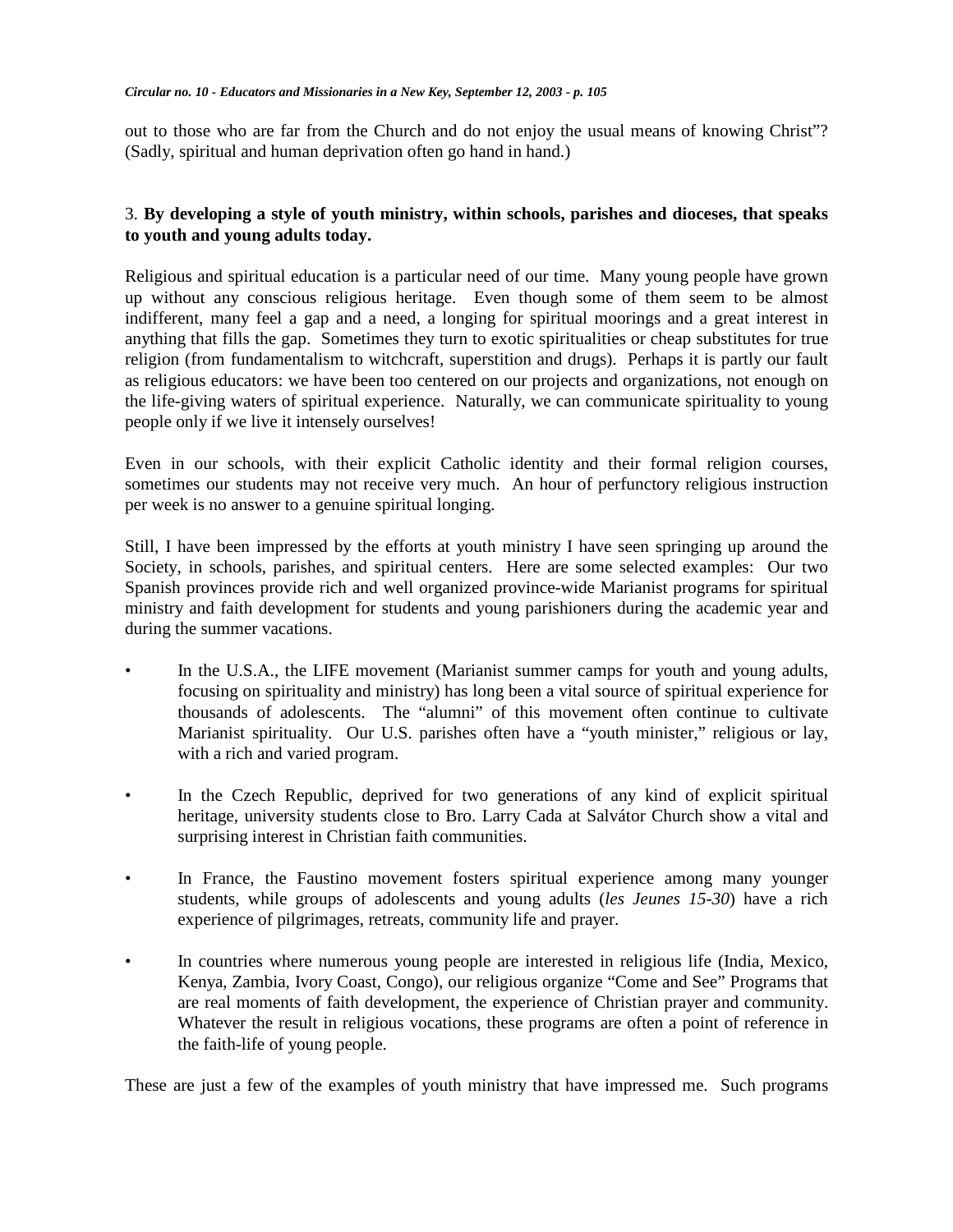constitute a genuine mission of education in faith, whether or not they are connected with a school. The General Chapter asked all Units and Zones of the Society to give more thought to youth ministry. In April of 2004, the Conference of European Marianists plans to sponsor a meeting for Marianists on this topic. I believe that other Zones of the Society are looking to similar events later.

It is certain that a Marianist committed to developing such ministry will find in it a powerful sustenance and motivation for his life as a religious.

#### 4. **By giving effective emphasis to justice, peace, and responsible stewardship of creation.**

Missionary consciousness is especially characteristic of those educators who focus on solidarity. Such an emphasis can really make a difference in any educational institution.

Solidarity should be a keynote of Christian education. In our educational programs solidarity means giving high priority to awakening critical consciousness and fostering habits of empathy, dialogue, respect and tolerance for those who are different. It means helping people recognize that all life is a gift, and that each one is responsible for the stewardship of the material and human gifts he or she has received, for the good of other people.

Educating for solidarity means helping people know the reality of today's world and understand the causes of problems that make life difficult for millions of human beings. Educating for solidarity also means raising awareness of our responsibility, as individuals, as nations, and as followers of Jesus, to work to better the situation.

We can enhance the atmosphere for solidarity and peace-making in educational ministries by encouraging diversity in our institutions, by finding creative ways to make fine education available even to those who need financial help or those who are not highly gifted. The goal is to help create a world in which each one can realize the fullness of the potential he or she has received from the Lord, and put that potential to the service of others.

Experiences of service are an integral part of an education for solidarity. Volunteer projects, twinning with other educational works, experiences of encounter with different cultures can be decisive aids in achieving this goal. Let me give you some examples:

- In some of our schools in the United States, volunteer experiences in service to the poor and marginalized, locally or abroad, are part of the requirement for graduation.
- In Europe a number of our institutions have twinned with schools in other countries, often in Africa, Asia or Latin America. Such twinning benefits the poorer schools, but also the richer one, opening up new horizons, stimulating exchanges of ideas, correspondence and visits.
- Italian young people close to the Marianists sustain and staff several programs for poor children in Albania.
- In Latin America Marianist students regularly volunteer a part of their summer to reach out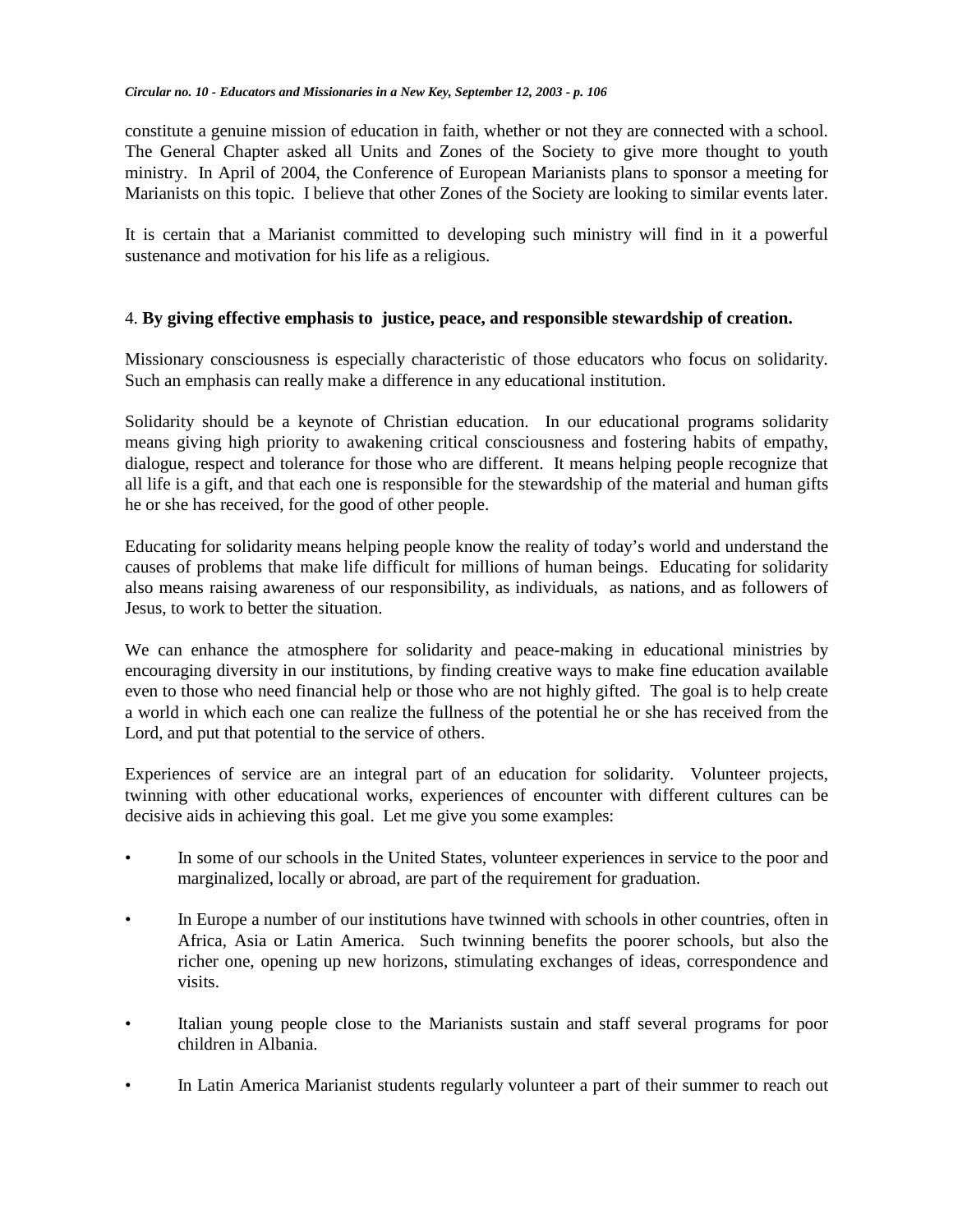to poor and neglected youth in remote rural areas.

- The "Lalanne program" for young educators prepares students at the University of Dayton for service in schools that serve poor youth in the United States and accompanies them in a year or two of volunteer service in this environment.
- Volunteer programs in mission are growing, whether within one's own country or abroad. The International Marianist Volunteer program is coordinating efforts to reach out beyond the boundaries of a single nation.

Such efforts for solidarity need to be multiplied in all our educational work. They help give a missionary focus to Marianist education.

#### 5. **By focusing on the new synthesis of faith and culture** needed for our time.

Pope John Paul II often speaks of the "new areopagi," those emerging forums of contemporary culture where the Church needs to be especially present with the good news of the Gospel. For many of our men who work in universities, in research and publications, or in communications, this mission is an ever-present reality. Those working at the primary and secondary levels of education share in this mission by constantly adapting their methods and styles for the interpenetration of gospel and culture.

Not many Marianists have been intellectuals, researchers and writers. But we have always had some notable exceptions, whose work has enriched us all. Today we need such people more than ever, because contemporary culture is often constructed in the complete absence of any transcendent horizon.

The results of their intellectual apostolate, which may often appear to be scant and very indirect, require a special commitment of faith and perseverance. Work in this arena is a special grace for a group of missionary educators.

#### **Conclusion**

Early in this letter I asked if we can still be missionary educators today. The answer is clearly yes, provided we go about this mission in a way that makes us much more than "workers in educational factories," responding to today's needs and opportunities, with a special closeness to the millions of young people who are poor and deprived.

The mission of education is close to the heart of most of us. We think of ourselves as educators not only by profession but also by mission. We can have a great future as educators, in the Society and the Marianist Family, if we develop this self-understanding as "missionary educators."

Marianists usually have a great deal to say on the theme of education. I have been able only to touch a few aspects in this letter. Perhaps I have missed some things you consider of prime importance, or placed the accents differently than you would. I invite you to keep thinking and praying about our vocation as missionary educators and to share your insights with other